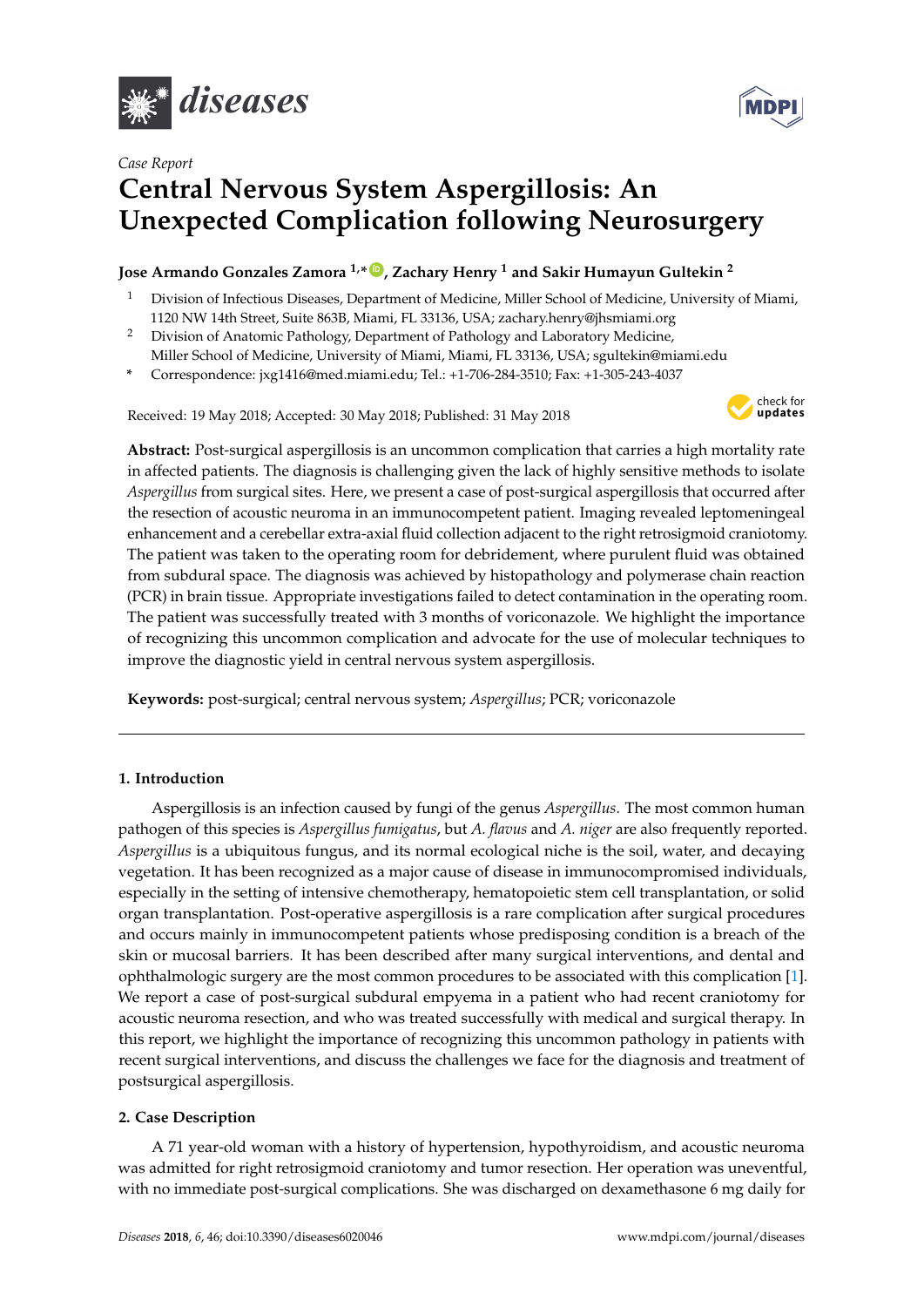3 days, with tapering doses of steroids over the course of 1 week. Three weeks later, she presented to the hospital with persistent fever and chills, and had experienced occasional headaches for five days. On admission, her vitals were significant with a temperature of  $38.5 \degree C$ , heart rate of  $83$ beats per minute, respiratory rate of 14 breaths per minute, and blood pressure of 158/83 mmHg. On examination, she was alert and oriented to person, place, and time. Her right posterior auricular incision site looked clean, with mild erythema but no discharge. Sutures were intact. Neurologic exam did not reveal any focal or meningeal signs. Laboratory studies were significant with a white blood cell count of 8.9 k/ $\mu$ L, hemoglobin of 10.9 g/dL, and a platelet count of 313 k/ $\mu$ L. Urinalysis showed 33 white blood cells, positive leukocyte esterase, and negative nitrates. Urine culture grew more than 100,000 colonies of *Klebsiella pneumoniae.* She was started on cefepime 2 g intravenously every 12 h for presumptive urinary tract infection. Despite antibiotic coverage for 3 days, the patient continued to have fevers up to 38.7 ◦C. Given her recent surgical intervention, a computed tomography (CT) scan was ordered, which showed a subgaleal collection overlying the craniotomy site and hypodense areas in the right cerebellum that likely represented postoperative changes. A hypodense extra-axial collection was noted along the right cerebellum. Given the concern for postsurgical meningitis, cefepime was switched to meropenem 2 g every 8 h, and vancomycin 1 g every 12 h was added to her antibiotic regimen. The patient showed a rapid clinical deterioration, with the development of nuchal rigidity, altered mental status, and seizures in the next 24 h. She underwent a lumbar puncture, which evidenced an opening pressure of 30 cm  $H_2O$ . Cerebrospinal fluid (CSF) analysis showed 800 white blood cells/mm<sup>3</sup> with 90% neutrophils, low glucose (31 mg/dL), and high protein (115 mg/dL). The smear for acid-fast bacilli in CSF was negative. CSF Cryptococcus antigen was also negative. The FilmArray® meningitis/encephalitis panel did not identify any organisms. Emergent magnetic resonance imaging (MRI) was ordered, which showed diffuse leptomeningeal enhancement and moderately dilated ventricles. Fluid layering within the bilateral occipital horns was noted, as there were concerns of ventriculitis. Additionally, a 1 cm right cerebellar extra-axial collection was seen (Figure [1A](#page-2-0),B). The patient was immediately taken to the operating room for the placement of an external ventricular drain. Intrathecal colistin and vancomycin were initiated afterwards. Follow-up CSF analysis 48 h later showed normalization of white blood cell count (2 cells/mm<sup>3</sup>); however, low glucose and high protein persisted. Lactic acid from CSF was elevated (35 mg/dL). Bacterial and fungal cultures from the blood and CSF did not show any growth. Intraventricular antibiotics were discontinued after 48 h, and the patient continued with meropenem and vancomycin intravenously for 2 weeks. Despite antibiotic therapy, the patient's mental status did not improve significantly, and the fevers continued intermittently. Further studies that included serum galactomannan and (1→3)-β-D-glucan were negative. A repeat MRI showed persistent leptomeningeal enhancement at the cervicomedullary junction at the skull. Extra-axial collection adjacent to the retrosigmoid craniotomy was again noted. A CT scan of the chest, abdomen, and pelvis was ordered to rule out other potential sources of infection, but imaging was unremarkable. On further questioning, the patient's daughter stated that her mother was in India and Nepal three months prior to the initial craniotomy, where she was working as a volunteer in a clinic and was exposed to patients with tuberculosis (TB). The patient had a history of a positive purified protein derivative (PPD), but was never treated for latent TB. Given her epidemiologic risk factors, MRI findings and clinical deterioration, the patient was started on isoniazid, rifampin, pyrazinamide, and levofloxacin for the treatment of presumptive tubercular meningitis. However, after one week of treatment, no clinical improvement was noted, and she was taken to the operating room for exploration. The patient underwent midline limited suboccipital craniotomy and C1 laminectomy. Clear pus was noted in the area of the foramen magnum, foramina of Magendie, and posterior to the upper cervical cord, with evidence of pachymeningitis of the pia of the upper cervical cord and both cerebellar tonsils. The subdural empyema was evacuated and samples were sent for cultures. A biopsy of the arachnoid tissue was obtained. Intra-operative frozen section revealed chronic mixed inflammatory, but no granulomas. Two days later, histopathology reported fungal elements. Immunohistochemistry for *Aspergillus* was strongly positive (Figure [2A](#page-3-0),B).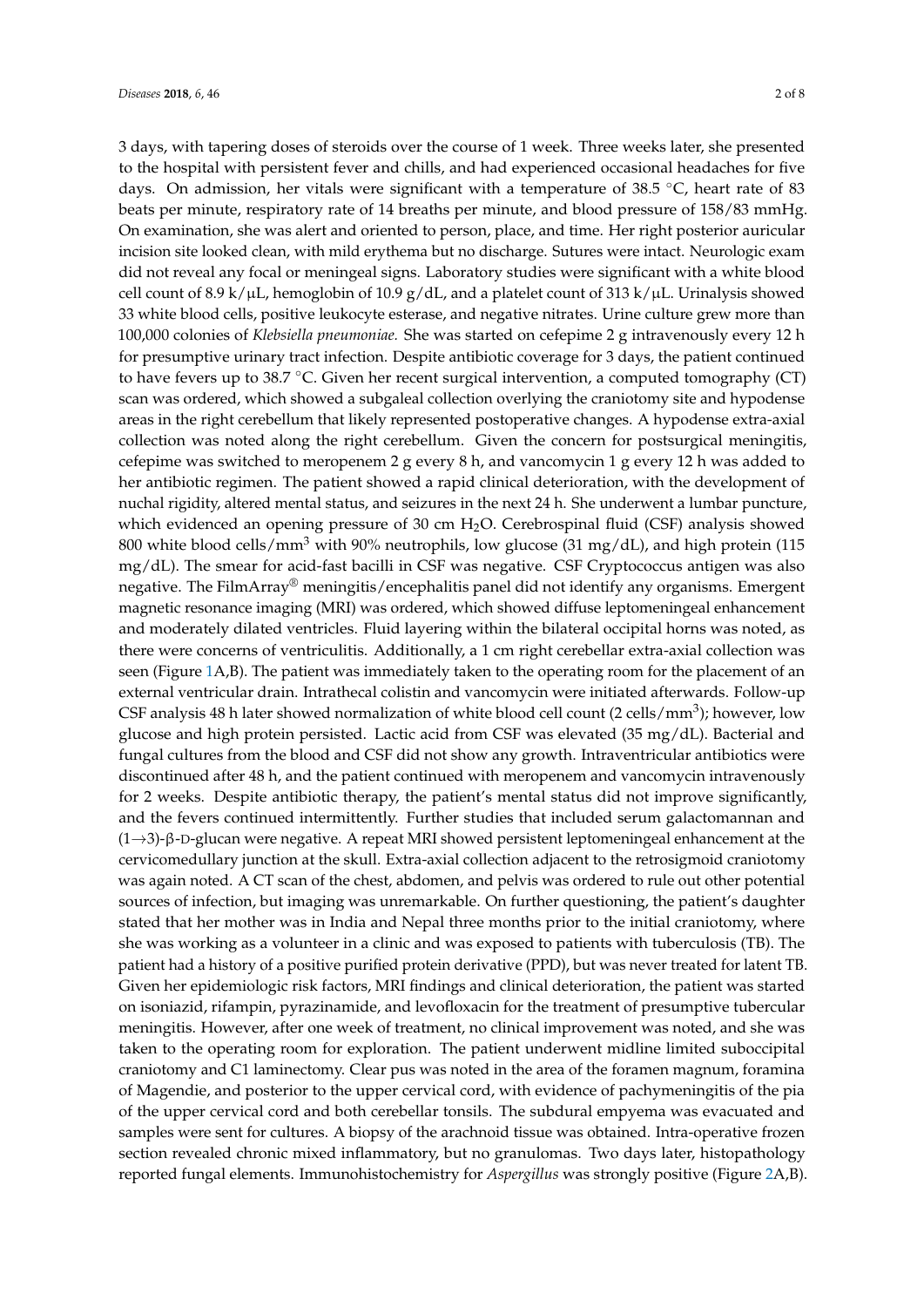Toxoplasma, acid-fast bacilli, and gram stains were negative. Tissue sample was sent to the University of Washington in Seattle, WA for fungal PCR. Anti-tuberculosis treatment was discontinued and the patient was started on liposomal amphotericin 5 mg/kg daily and voriconazole intravenously 6 mg/kg every 12 h as a loading dose, and then 4 mg/kg every 12 h for maintenance. Five days later, tissue real-time PCR came back positive for *Aspergillus fumigatus.* Amphotericin was discontinued PCR came back positive for *Aspergillus fumigatus.* Amphotericin was discontinued and the patient and the patient was kept on voriconazole. The patient's mental status improved markedly over the following days. The fever subsided as well. Treatment with intravenous voriconazole was eventually transitioned to oral voriconazole 250 mg every 12 h to complete 3 months of therapy. The voriconazole level at 2 weeks of treatment was 2.6  $\mu$ g/mL, which was within the therapeutic range for central nervous system (CNS) aspergillosis (reference range 2–5 μg/mL). The patient was later transferred to a rehabilitation facility for physical therapy. At the four month follow-up, the patient was fully alert, and her verbal communication was almost back to her baseline. No focal or meningeal signs were and her verbal communication was almost back to her baseline. No focal or meningeal signs were noted on examination. A brain MRI was repeated and showed complete resolution of leptomeningeal noted on examination. A brain MRI was repeated and showed complete resolution of leptomeningeal enhancement, with no collections. enhancement, with no collections.

<span id="page-2-0"></span>

**Figure 1.** (**A**) Axial T2‐weighted MRI (magnetic resonance imaging)showing diffuse leptomeningeal **Figure 1.** (**A**) Axial T2-weighted MRI (magnetic resonance imaging)showing diffuse leptomeningeal enhancement and moderately dilated ventricles (**B**) T2‐weighted MRI showing a right cerebellar enhancement and moderately dilated ventricles (**B**) T2-weighted MRI showing a right cerebellar extra‐axial collection of approximately 1 cm in diameter. extra-axial collection of approximately 1 cm in diameter.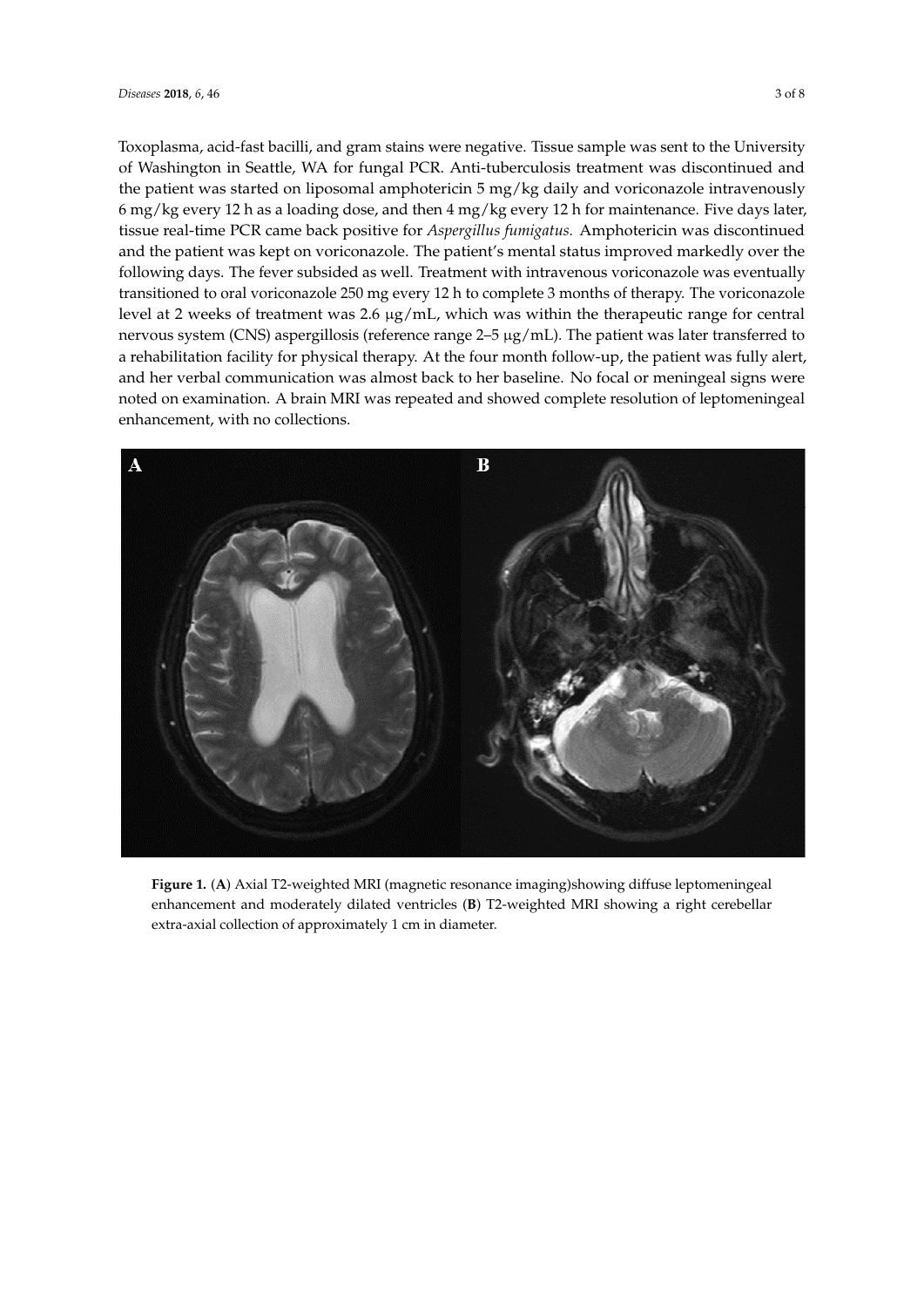<span id="page-3-0"></span>

Figure 2. (A) Histopathology showing fungal elements in hyphal form with acute branching and vague vague septae (Gomori Methenamine Silver stain, 100×) (**B**) Positive immunohistochemistry for septae (Gomori Methenamine Silver stain, 100×) (**B**) Positive immunohistochemistry for *Aspergillus Aspergillus* (Immunostaining, 200×). (Immunostaining, 200×).

# **3. Discussion 3. Discussion**

Post‐surgical aspergillosis is an uncommon complication, affecting 2 in every 10,000 surgical Post-surgical aspergillosis is an uncommon complication, affecting 2 in every 10,000 surgical procedures [2]. It is caused by an external source of *Aspergillus* conidia contaminating normally sterile procedures [\[2\]](#page-6-1). It is caused by an external source of *Aspergillus* conidia contaminating normally sterile sites during or after surgery. Many types of surgical procedures have been linked to this complication sites during or after surgery. Many types of surgical procedures have been linked to this complication such as thoracic, cardiac, vascular, neurological, and dental surgical interventions. According to such as thoracic, cardiac, vascular, neurological, and dental surgical interventions. According to Pasqualotto et al., the procedures with the highest risk of post‐surgical aspergillosis are cardiac, Pasqualotto et al., the procedures with the highest risk of post-surgical aspergillosis are cardiac, dental, and ophthalmologic surgeries [\[1\]](#page-6-0). The retrospective review of the literature conducted by these authors in 2015 identified 25 cases related to neurosurgery [\[1\]](#page-6-0). In many cases, the exact pathway by which *Aspergillus* reached the brain could not be determined. In immunocompromised individuals, individuals, the pathophysiology of cerebral aspergillosis is different, and it may occur by direct the pathophysiology of cerebral aspergillosis is different, and it may occur by direct extension from the extension from the ear, nose, or paranasal sinuses, or after hematogenous dissemination from a ear, nose, or paranasal sinuses, or after hematogenous dissemination from a primary focus in the lung.

primary focus in the lung. Many studies have associated post-surgical aspergillosis with dissemination of *Aspergillus* conidia Many studies have associated post‐surgical aspergillosis with dissemination of *Aspergillus* in the operating room. An investigation conducted by Heinemann et al. after an outbreak of sternal conidia in the operating room. An investigation conducted by Heinemann et al. after an outbreak of surgical site infection found that massive contamination by *A. flavus* occurred in some areas of the sternal surgical site infection found that massive contamination by *A. flavus* occurred in some areas surgical ward [\[3\]](#page-6-2). By surface sampling, they were able to localize a high gradient of contamination in of the surgical ward [3]. By surface sampling, they were able to localize a high gradient of these zones. Furthermore, molecular typing demonstrated the same genotype for the species isolated, which proved the clonal single-source of the environmental contamination and the intra-operative which proved the clonal single-source of the environmental contamination and the intra-operative the species isolated, which proved the clonal single‐source of the environmental contamination and acquisition of *Aspergillus flavus* [\[3\]](#page-6-2). Others have reported cases of nosocomial aspergillosis linked to a the intra‐operative acquisition of *Aspergillus flavus* [3]. Others have reported cases of nosocomial break in the high efficiency particulate air (HEPA) filtration system [\[4\]](#page-6-3). In our patient's circumstance, appropriate investigations in the operating room were performed. Air samples were collected our patient's circumstance, appropriate investigations in the operating room were performed. Air using the Merck air sampler (Millipore Sigma, Burlington, MA, USA) and were then cultured on samples were collected using the Merck air sampler (Millipore Sigma, Burlington, MA, USA) and Sabouraud-chloramphenicol agar plates. No *Aspergillus* colonies were observed. We also analyzed we culture discussive figure in Sabouraude on Sabouraude were colonies were colonies which the the change colonie<br>samples from purified water and did not identify any mold species.

Another interesting phenomenon is the occurrence of aspergillosis outbreaks following natural<br>Another interesting phenomenon is the occurrence of aspergillosis outbreaks following natural Another interesting phenomenon is the occurrence of aspergillosis outbreaks following natural disasters. After the tsunami of 2005, an outbreak of *Aspergillus fumigatus* meningitis was reported in disasters. After the tsunami of 2005, an outbreak of *Aspergillus fumigatus* meningitis was reported in Sri Lankan patients who received spinal anesthesia for a cesarean section. The examination of unused Sri Lankan patients who received spinal anesthesia for a cesarean section. The examination of unused plastic syringes, needles, cannulas, and ampules of anesthetic agents confirmed that 43 syringes from plastic syringes, needles, needles, and anti-plastic syringes, and anti-plastic agents confirmed that  $4$  syringes from a syringes from a syringes from a syringes from a syringes from a syringes from a syringes from a syr three different manufactures were contaminated with *Aspergillus*. All of these supplies had been three different manufactures were contaminated with *Aspergillus*. All of these supplies had been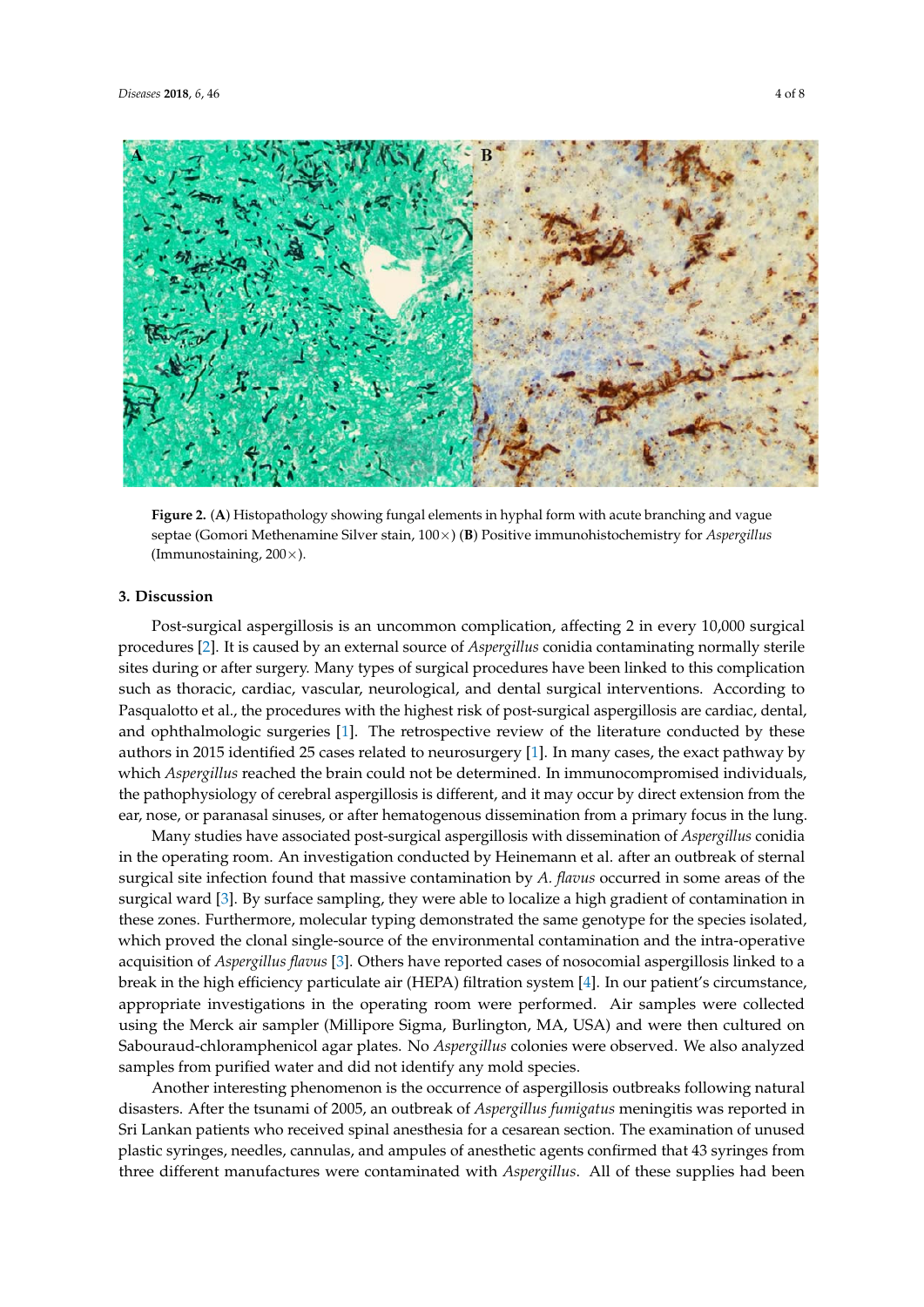stored in a poorly maintained, humid warehouse. Although the exact source of the contamination remained unclear, inadequate storage facilities, owing to the mass influx of donations, was identified as the most plausible explanation [\[5\]](#page-6-4). Another investigation conducted in New Orleans after the Hurricanes Katrina and Rita in 2005 revealed high concentrations of molds, endotoxins, and fungal glucans in the environment. *Penicillium* and *Aspergillus* were the most commonly fungal genera cultured from the indoor air system following these natural events [\[6\]](#page-6-5). It is worth mentioning that our patient presented with aspergillosis in September 2018, right after Hurricane Irma in Miami, Florida. Our hospital was not affected by flooding and we did not identify any other cases of post-surgical aspergillosis. Despite having a high number of immunocompromised patients in our facility, we did not see any significant increase in the cases of pulmonary aspergillosis during that period. Additionally, no new building or renovation took place while the patient was hospitalized. However, our patient reported some damages to her house caused by the hurricane, which could have potentially increased the concentration of conidia in the air system. Unfortunately, no investigations were performed on

remains unknown. One of the factors that is classically associated with aspergillosis is immunosuppression, however cases of post-surgical aspergillosis are mostly described in immunocompetent individuals. According to the literature, 52% of patients with aspergillosis post-neurosurgery report the use of corticosteroids prior to surgery [\[1\]](#page-6-0). This could possibly facilitate the propagation of this fungal infection. Our patient was started on steroids right after the surgery, which could have been a contributing factor to the development of aspergillosis. Although the ultimate source of aspergillosis in our patient could not be established, we speculate that probably high conidial inhalation at the patient's home, with hematogenous seeding from the respiratory tract, may have led to involvement of the surgical site.

the patient's home and the contribution of this natural disaster to the development of aspergillosis

The diagnosis of post-surgical central nervous system (CNS) aspergillosis is very challenging. The affected patients can have different clinical presentations including meningitis, central nervous system abscesses, mycotic aneurysms, and cerebral infarction. Most of the patients have a subacute or chronic form of meningitis that goes unrecognized for several weeks and sometimes display a relapsing character [\[7\]](#page-6-6). Cases of acute meningitis with rapid deterioration have been described in patients that had direct inoculation of the fungus into the cerebrospinal fluid or subarachnoid space, such as the ones reported after spinal anesthesia [\[7\]](#page-6-6). In our patient, the clinic course was subacute, presenting 3 weeks post-surgery with nonspecific symptoms (e.g., fever and occasional headaches) and the development of florid manifestations of meningoencephalitis on the 4th day of her hospital stay. Given the nonspecific presentation of this condition, the diagnosis is established post-mortem in up to 32% of affected patients [\[1\]](#page-6-0). Non-culture based diagnostic methods are rarely helpful in this setting. CSF analysis shows pleocytosis in 95.3% of cases and neutrophilic predominance in 68.4% of cases. Hypoglycorrhachia and hyperproteinorrhachia are present in 62.5% and 50% of cases, respectively [\[7\]](#page-6-6). Culture from CSF has shown poor sensitivity. A literature review conducted by Antinori et al. found a sensitivity of 31% [\[7\]](#page-6-6). Some of the measures that appear to increase the culture yield are to obtain high volumes of CSF or to perform serial lumbar punctures [\[8](#page-6-7)[,9\]](#page-6-8). In our patient, CSF culture did not show any growth, despite the numerous samples sent for this purpose.

Another diagnostic test that has shown good results is galactomannan from CSF. This test has been detected in CSF from patients with CNS aspergillosis caused by *A. fumigatus*, *Aspergillus terreus*, and *Aspergillus flavus* [\[10\]](#page-6-9). The sensitivity of this study can be as high as 87% and the specificity is nearly 100% [\[7](#page-6-6)[,10\]](#page-6-9). However, false positive results have been reported in cases of *Fusarium*, *Penicillium*, and *Histoplasma*. In the review of 92 cases of *Aspergillus* meningitis conducted by Antinori et al., the median CSF galactomannan index was 6.58 (range 2.2–578), which is higher than what is typically observed in serum [\[7\]](#page-6-6). Some reports have shown that CSF galactomannan may also lead to an earlier diagnosis. Cases of galactomannan that have been detected in CSF 45 days and 9 months before positive cultures are well documented in the literature [\[11](#page-6-10)[,12\]](#page-6-11). In addition to its diagnostic value, CSF galactomannan appears to be useful in evaluating treatment response. A decline in CSF titers have been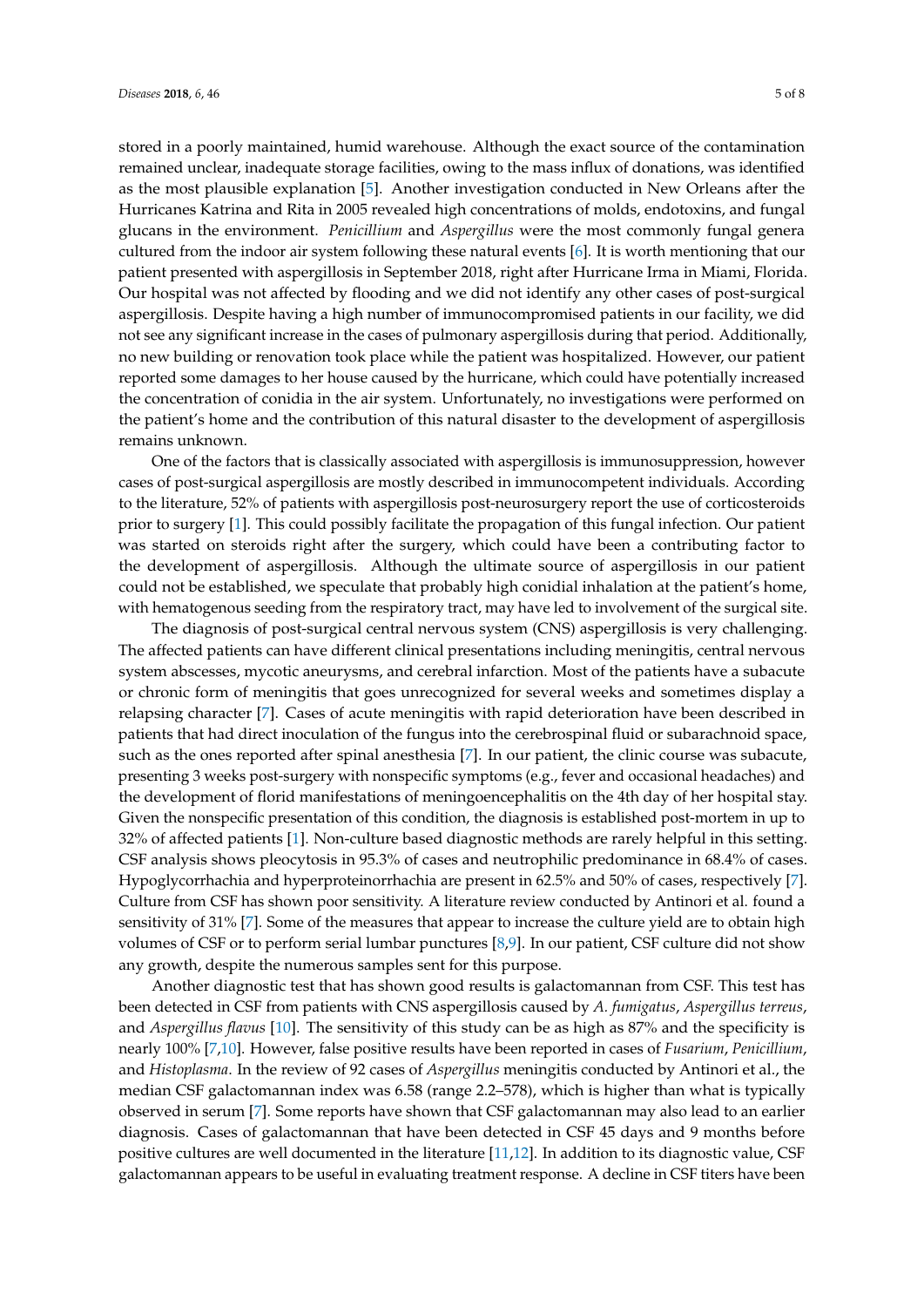observed after antifungal therapy, which correlates with good clinical outcomes [\[13\]](#page-6-12). Unfortunately, our microbiology laboratory was not able to perform galactomannan in CSF samples.

In recent years, molecular techniques have emerged as effective diagnostic tools for CNS aspergillosis. Many authors have reported excellent detection rates with polymerase chain reaction (PCR). Reinwald et al. evaluated the performance of an *Aspergillus*-specific nested PCR in CSF in eight patients with CNS aspergillosis, and found a detection rate of 100% [\[14\]](#page-6-13). Kami et al. have also reported outstanding results in a cohort of five patients that were tested with this technique [\[15\]](#page-7-0). When applied to other specimens such as pulmonary tissue, the sensitivity can be as high as 90% [\[14\]](#page-6-13). Despite these promising results, this molecular technique has not been standardized for widespread use. In our patient, *Aspergillus* was detected only by brain tissue PCR. Of note, fungal cultures from CSF and brain tissue did not show any growth, which demonstrates the high sensitivity of this test.

In the majority of cases, the diagnosis of CNS aspergillosis is achieved by histopathology, which typically shows septated hyaline hyphae with acute angle branching. Several molds, including *Scedosporium* spp and *Fusarium* spp, can have similar appearances in histopathologic sections. Since the treatment of infections caused by these fungi may differ, it is important to confirm genus and species by culture. Special histopathology techniques such as immunohistochemistry using an anti-*Aspergillus* antiserum, are highly specific for *Aspergillus* spp, however cross-reactivity with other molds has been reported. In our patient, the biopsy was able to identify septated molds, which prompted the initiation of antifungal therapy. However, ultimately the definitive diagnosis of aspergillosis was achieved by PCR.

The optimal treatment of post-surgical CNS aspergillosis involves aggressive clinical and surgical therapy. The crucial role of surgical intervention was evidenced by the study of Kourkoumpetis et al., in which the mortality rate decreased by 35% in patients who received surgical treatment when compared to individuals who were only medically treated [\[16\]](#page-7-1). Regarding antifungal therapy, voriconazole is the drug recommended by the Infectious Disease Society of America's guideline. Of note, this recommendation is based primarily on open-labelled studies that are conducted on patients with hematologic disorders [\[17\]](#page-7-2). There is no specific mention in the guideline about the treatment of post-surgical cerebral aspergillosis. Another drug that has demonstrated favorable responses is amphotericin, and it remains as one of the preferred drugs in clinical practice, probably due to its broader antifungal coverage, which provides a clear advantage in cases of uncertain diagnosis [\[16](#page-7-1)[,18\]](#page-7-3). Other reports have described the efficacy of posaconazole, itraconazole, and echinocandins. Some clinicians have used double antifungal therapy successfully, however there are no data suggesting better outcomes with this approach. The optimal duration of antifungal therapy remains unknown. Pasqualotto et al. have recommended a minimum of 3 months after the appropriate debridement of the infected tissue [\[1\]](#page-6-0). No prospective studies have been conducted to address this issue. A wide range have been reported in the literature, ranging from 8 weeks to 12 months of antifungal therapy [\[7\]](#page-6-6).

The prognosis of post-surgical CNS aspergillosis is poor, with a mortality rate that can reach 68% [\[1\]](#page-6-0). These rates are even higher in immunocompromised individuals with disseminated aspergillosis affecting the CNS, in whom the mortality can be as high as 90% [\[1\]](#page-6-0). Withdrawing immunosuppressive medications and the aggressive surgical debridement are measures that are not usually feasible in patients with transplant or hematologic disorders, which may explain the worse outcomes observed in this population.

#### **4. Conclusions**

CNS aspergillosis is an uncommon complication following neurosurgical interventions that carries a high mortality rate. The nonspecific manifestations of this condition and its subacute or chronic onset usually leads to delayed identification and treatment. The diagnosis is very challenging and usually relies on histology and cultures. Molecular tests have emerged as promising diagnostic tools in recent years. Although *Aspergillus* PCR is a molecular technique that is not yet standardized, our case illustrates its usefulness and high sensitivity when applied to tissue specimens. The treatment of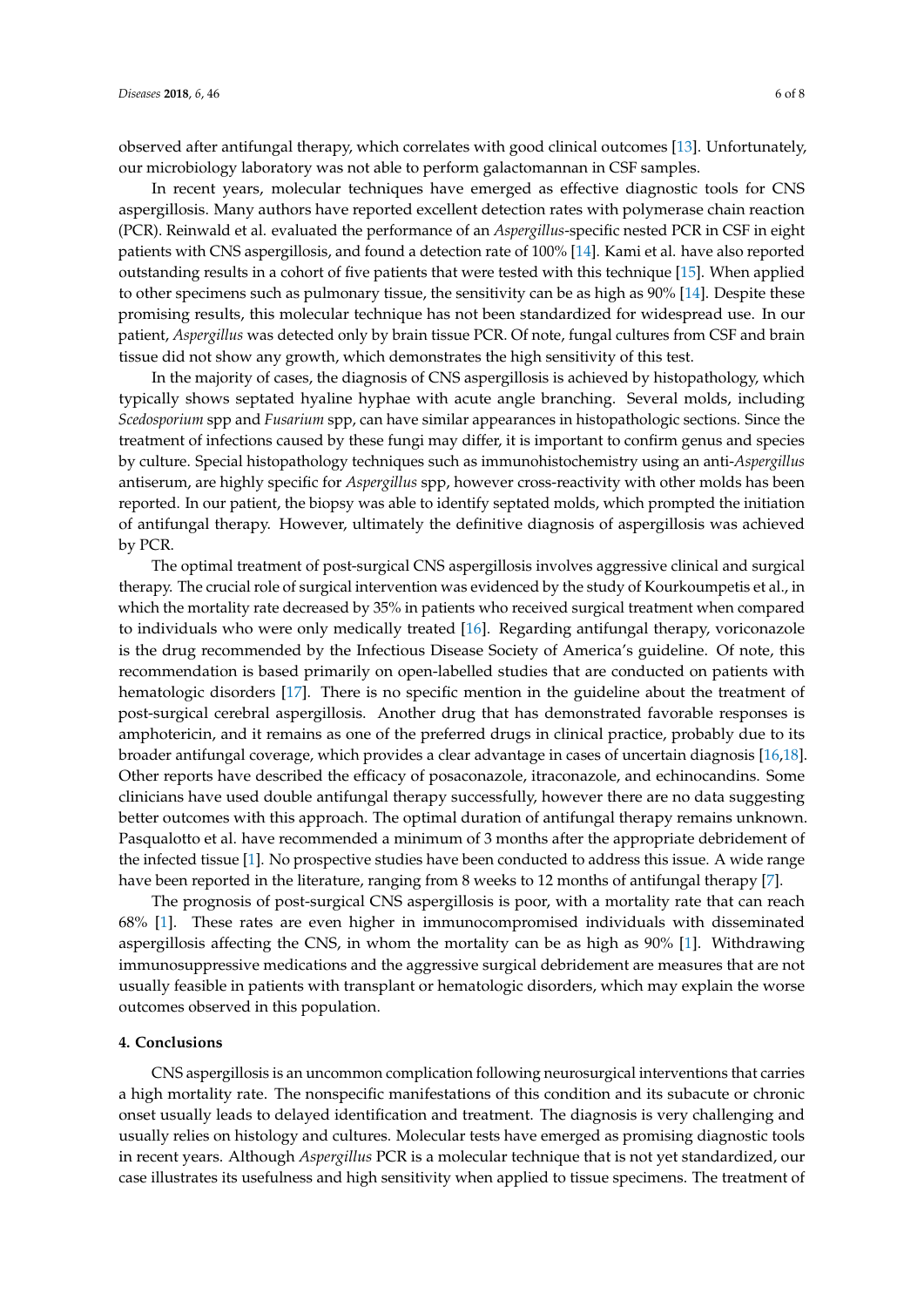this condition involves the combination of surgical and medical measures. The optimal duration of antifungal therapy is unknown, however we have obtained good results with 3 months of voriconazole treatment.

**Author Contributions:** J.A.G.Z. and Z.H. were involved in direct patient care; S.H.G. performed histopathology; J.A.G.Z. and Z.H. wrote the manuscript. All the authors have critically discussed, read and approved the final manuscript.

**Funding:** This research received no external funding.

**Acknowledgments:** APC was sponsored by MDPI.

**Conflicts of Interest:** The corresponding author states that there is no conflict of interest.

**Consent for Publication:** Written informed consent was obtained from the patient for publication of this case report and any supplementary images.

#### **References**

- <span id="page-6-0"></span>1. Pasqualotto, A.C.; Denning, D.W. Post-operative aspergillosis. *Clin. Microbiol. Infect.* **2006**, *12*, 1060–1076. [\[CrossRef\]](http://dx.doi.org/10.1111/j.1469-0691.2006.01512.x) [\[PubMed\]](http://www.ncbi.nlm.nih.gov/pubmed/17002605)
- <span id="page-6-1"></span>2. Jensen, J.; Guinea, J.; Torres-Narbona, M.; Muñoz, P.; Peláez, T.; Bouza, E. Post-surgical invasive aspergillosis: An uncommon and under-appreciated entity. *J. Infect.* **2010**, *60*, 162–167. [\[CrossRef\]](http://dx.doi.org/10.1016/j.jinf.2009.11.005) [\[PubMed\]](http://www.ncbi.nlm.nih.gov/pubmed/19932132)
- <span id="page-6-2"></span>3. Heinemann, S.; Symoens, F.; Gordts, B.; Jannes, H.; Nolard, N. Environmental investigations and molecular typing of *Aspergillus* flavus during an outbreak of postoperative infections. *J. Hosp. Infect.* **2004**, *57*, 149–155. [\[CrossRef\]](http://dx.doi.org/10.1016/j.jhin.2004.02.007) [\[PubMed\]](http://www.ncbi.nlm.nih.gov/pubmed/15183246)
- <span id="page-6-3"></span>4. Muñoz, P.; Guinea, J.; Peláez, T.; Durán, C.; Blanco, J.L.; Bouza, E. Nosocomial invasive aspergillosis in a heart transplant patient acquired during a break in the HEPA air filtration system. *Transpl. Infect. Dis.* **2004**, *6*, 50–54. [\[CrossRef\]](http://dx.doi.org/10.1111/j.1399-3062.2004.00047.x) [\[PubMed\]](http://www.ncbi.nlm.nih.gov/pubmed/15225229)
- <span id="page-6-4"></span>5. Gunaratne, P.S.; Wijeyaratne, C.N.; Chandrasiri, P.; Sivakumaran, S.; Sellahewa, K.; Perera, P.; Fernando, R.; Wanigasinghe, J.; Jayasinghe, S.; Ranawala, R.; et al. An outbreak of *Aspergillus* meningitis following spinal anaesthesia for caesarean section in Sri Lanka: A post-tsunami effect? *Ceylon Med. J.* **2006**, *51*, 137–142. [\[CrossRef\]](http://dx.doi.org/10.4038/cmj.v51i4.1142) [\[PubMed\]](http://www.ncbi.nlm.nih.gov/pubmed/17461323)
- <span id="page-6-5"></span>6. Rao, C.Y.; Riggs, M.A.; Chew, G.L.; Muilenberg, M.L.; Thorne, P.S.; Van Sickle, D.; Dunn, K.H.; Brown, C. Characterization of airborne molds, endotoxins, and glucans in homes in New Orleans after Hurricanes Katrina and Rita. *Appl. Environ. Microbiol.* **2007**, *73*, 1630–1634. [\[CrossRef\]](http://dx.doi.org/10.1128/AEM.01973-06) [\[PubMed\]](http://www.ncbi.nlm.nih.gov/pubmed/17209066)
- <span id="page-6-6"></span>7. Antinori, S.; Corbellino, M.; Meroni, L.; Resta, F.; Sollima, S.; Tonolini, M.; Tortorano, A.M.; Milazzo, L.; Bello, L.; Furfaro, E.; et al. *Aspergillus* meningitis: A rare clinical manifestation of central nervous system aspergillosis. Case report and review of 92 cases. *J. Infect.* **2013**, *66*, 218–238. [\[CrossRef\]](http://dx.doi.org/10.1016/j.jinf.2012.11.003) [\[PubMed\]](http://www.ncbi.nlm.nih.gov/pubmed/23178421)
- <span id="page-6-7"></span>8. McGinnis, M.R. Detection of fungi in cerebrospinal fluid. *Am. J. Med.* **1983**, *75*, 129–138. [\[CrossRef\]](http://dx.doi.org/10.1016/0002-9343(83)90084-0)
- <span id="page-6-8"></span>9. Mariushi, W.M.; Arruda, W.O.; Tsubouchi, M.H.; Ramina, R. Chronic *Aspergillus* sp. meningitis successfully treated with fluconazole: Case report. *Arq. Neuropsiquiatr.* **1999**, *57*, 288–291. [\[CrossRef\]](http://dx.doi.org/10.1590/S0004-282X1999000200020) [\[PubMed\]](http://www.ncbi.nlm.nih.gov/pubmed/10412532)
- <span id="page-6-9"></span>10. Klont, R.R.; Mennink-Kersten, M.A.; Verweij, P.E. Utility of *Aspergillus* antigen detection in specimens other than serum specimens. *Clin. Infect. Dis.* **2004**, *39*, 1467–1474. [\[CrossRef\]](http://dx.doi.org/10.1086/425317) [\[PubMed\]](http://www.ncbi.nlm.nih.gov/pubmed/15546083)
- <span id="page-6-10"></span>11. Verweij, P.E.; Brinkman, K.; Kremer, H.P.; Kullberg, B.J.; Meis, J.F. *Aspergillus* meningitis: Diagnosis by non-culture-based microbiological methods and management. *J. Clin. Microbiol.* **1999**, *37*, 1186–1189. [\[PubMed\]](http://www.ncbi.nlm.nih.gov/pubmed/10074549)
- <span id="page-6-11"></span>12. Moling, O.; Lass-Floerl, C.; Verweij, P.E.; Porte, M.; Boiron, P.; Prugger, M.; Gebert, U.; Corradini, R.; Vedovelli, C.; Rimenti, G.; et al. Chronic and acute *Aspergillus* meningitis. *Mycoses* **2002**, *45*, 504–511. [\[PubMed\]](http://www.ncbi.nlm.nih.gov/pubmed/12472730)
- <span id="page-6-12"></span>13. Machetti, M.; Zotti, M.; Veroni, L.; Mordini, N.; Van Lint, M.T.; Bacigalupo, A.; Paola, D.; Viscoli, C. Antigen detection in the diagnosis and management of a patient with probable cerebral aspergillosis treated with voriconazole. *Transpl. Infect. Dis.* **2000**, *2*, 140–144. [\[CrossRef\]](http://dx.doi.org/10.1034/j.1399-3062.2000.020307.x) [\[PubMed\]](http://www.ncbi.nlm.nih.gov/pubmed/11429025)
- <span id="page-6-13"></span>14. Reinwald, M.; Spiess, B.; Heinz, W.J.; Heussel, C.P.; Bertz, H.; Cornely, O.A.; Hahn, J.; Lehrnbecher, T.; Kiehl, M.; Laws, H.J.; et al. *Aspergillus* PCR-based investigation of fresh tissue and effusion samples in patients with suspected invasive Aspergillosis enhances diagnostic capabilities. *J. Clin. Microbiol.* **2013**, *51*, 4178–4185. [\[CrossRef\]](http://dx.doi.org/10.1128/JCM.02387-13) [\[PubMed\]](http://www.ncbi.nlm.nih.gov/pubmed/24108612)